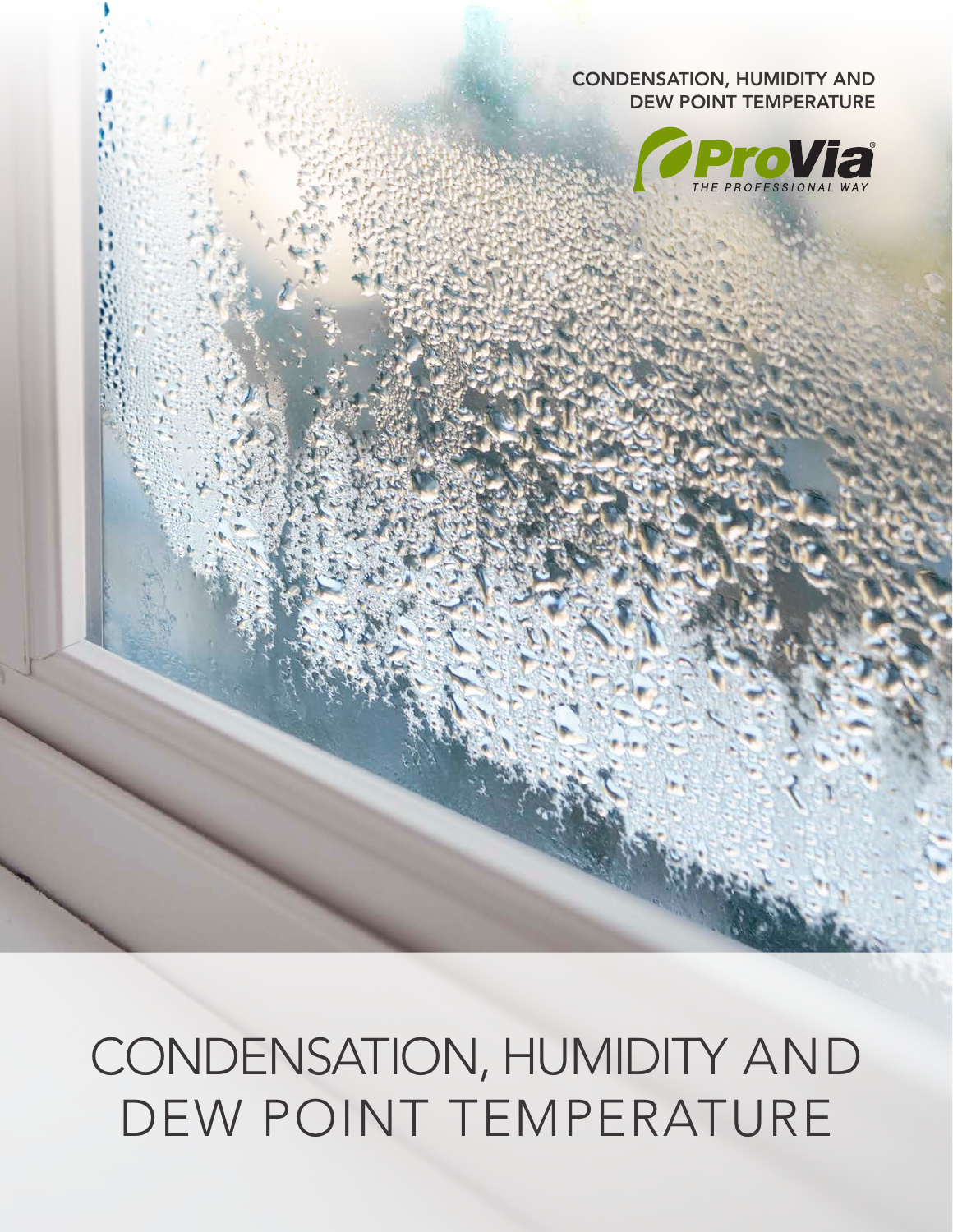## WHAT IS CONDENSATION?

Condensation generally occurs inside the home when it is extremely cold outside and the humidity level inside the home is at a higher level than recommended. When it gets extremely cold outside, the humidity level inside needs to be reduced accordingly to avoid condensation.



Condensation typically occurs on cooler surfaces inside the home, such as astragals, hinges, hardware and glass. These surfaces are cooler because they are closer to the outside than a wall or table, and excess moisture condensates on these surfaces. The moisture in the air is defined as humidity.



# WHERE IS THE WATER COMING FROM?

An important fact to remember is the surface where condensation has formed is not obtaining water from outside the home, nor is it making its own moisture, rather it comes from the environment inside the home. The higher the humidity percentage inside the home, the quicker a cooler surface will begin to condensate.

Air temperature, combined with humidity level, defines a temperature at which condensation will form. This is called the Dew Point Temperature. If condensation is forming, then the humidity percentage must be reduced so the resulting Dew Point Temperature is below the temperature of the cooler surfaces.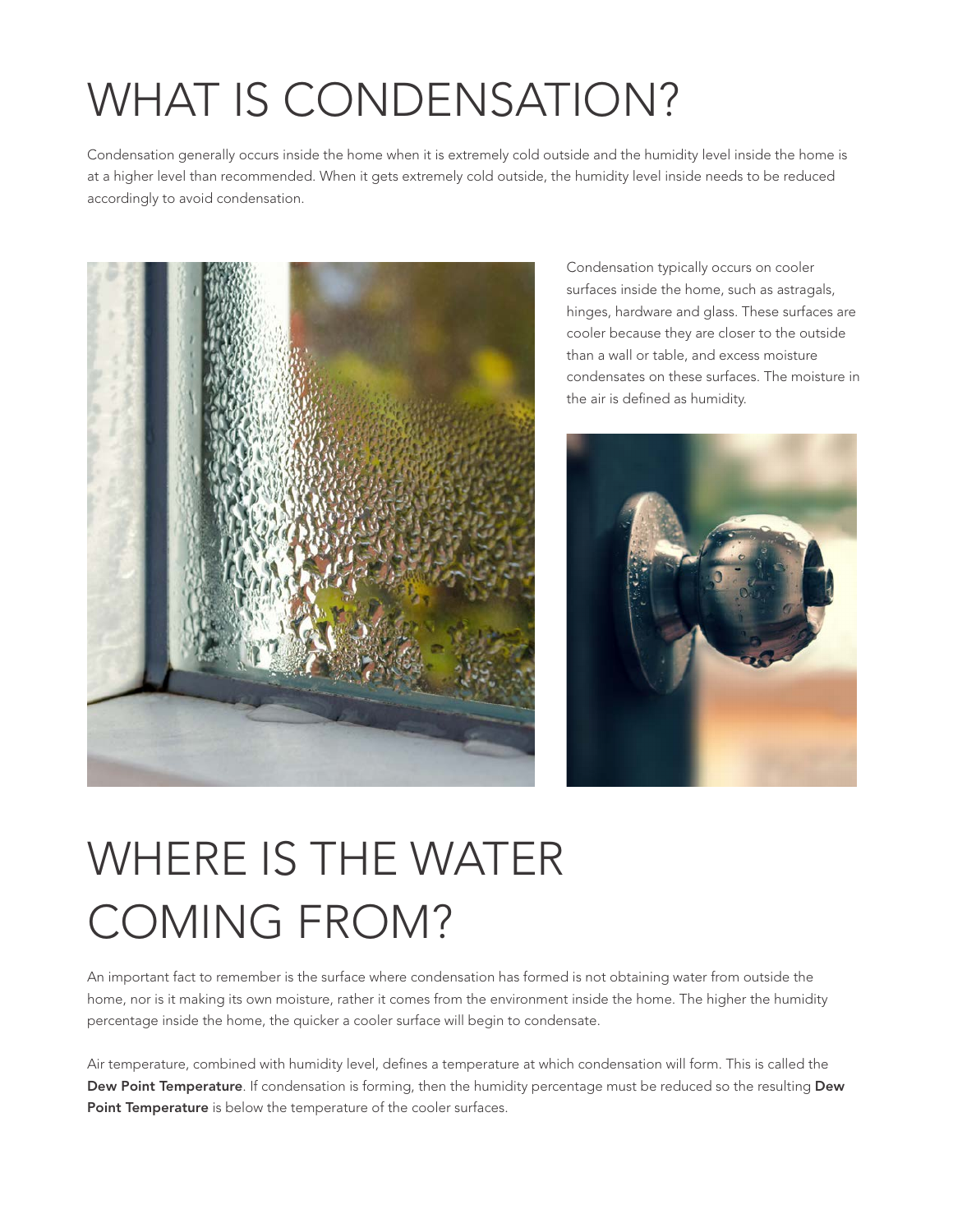# UNDERSTANDING DEW POINT TEMPERATURE IMPACT

For instance, if the air inside is 70° F with 45% humidity, then any surfaces cooler than 48° F (calculated) will condensate. If it's 15° F outside, then inside surfaces such as hinges or hardware, would be approximately 30 degrees warmer, or about 45° F. In this example, the 45° part temperature is below the 48° F temperature where condensation will happen, and condensation will form. If the humidity percentage is lowered to 30%, then the part temperature would need to be around 37° F (calculated dew point temperature) to condensate.

Think about a glass of ice water with condensation on the outside.

Why is there moisture on the outside of the cold glass, yet the glass is not leaking?

This is because the air next to the cold glass has cooled to the Dew Point Temperature and the air cannot hold any more moisture which will cause condensation to form on the outside surface of the glass.





*\*All degrees are in Fahrenheit*